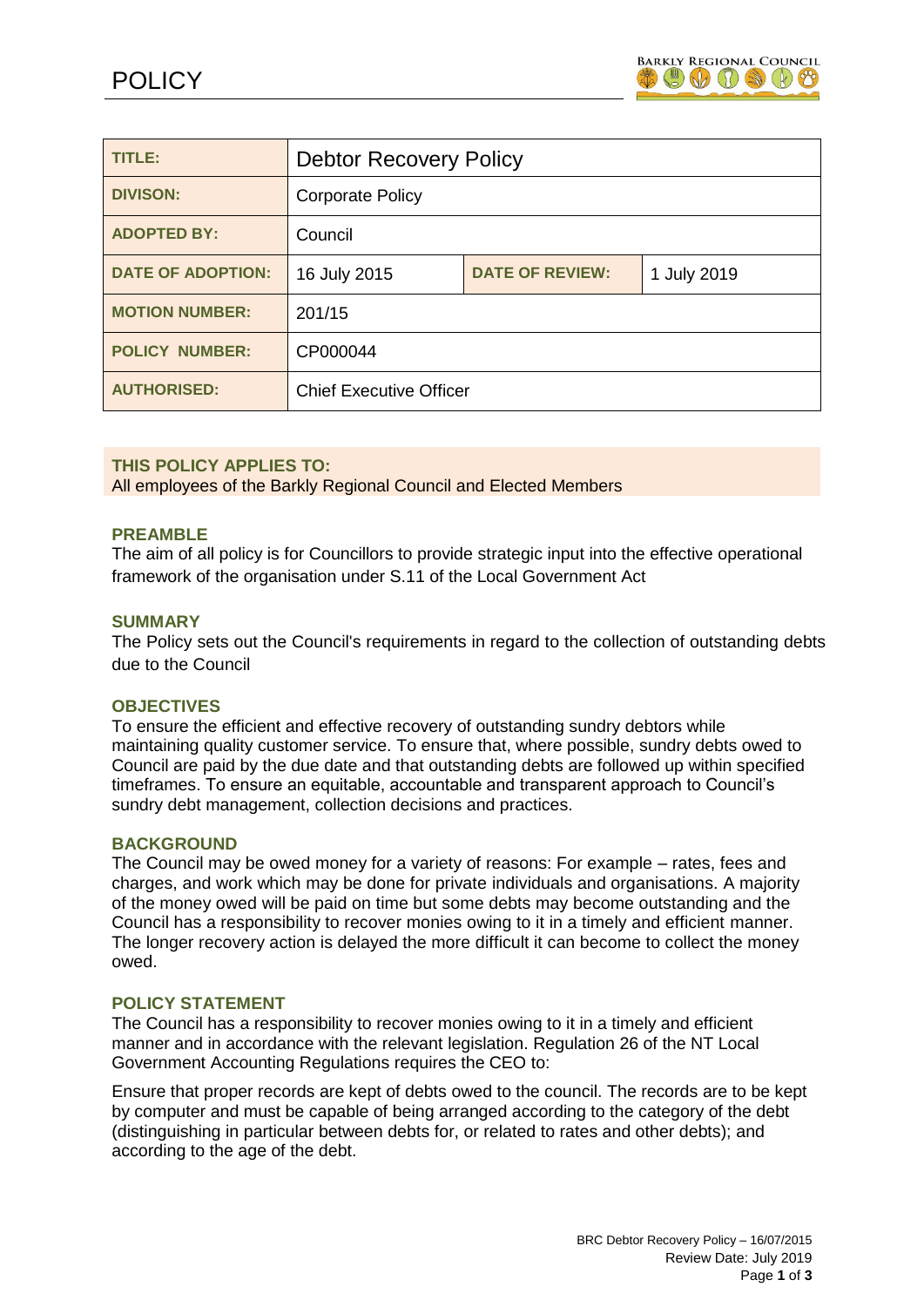

Council's administration will apply prudent debt management practices. These will include:

- Raising invoices: Invoices must be raised where money is owed. Account details must be recorded correctly and GST applied as appropriate.
- Issuing monthly statements to overdue debtors at end of each month
- Reviewing Aged Debtor reports monthly
- Regular reporting to Council on overdue and outstanding debtors
- Keeping in regular contact with overdue Debtors
- Implementing a systematic debt recovery approach based on 30 day, 60 day and 90 day timeframes
- Issuing follow up letters to Debtors,
- Referring Aged Debtors to Council's Collection Agency who may issue letters of demand allowing for seven days payment prior to instigation of legal action.
- Initiating legal action which generally will start with a Statement of Liquidated Claim, followed if necessary by a Writ of Execution or a Garnishee Order. Council may in specific circumstances initiate action under Section 173 of the Local Government Act (Sale of land for non-payment of rates).
- Cessation of services: Where debts have been incurred in relation to the provision of services and these debts are overdue, Council will review whether further services will be provided to the debtor until overdue amounts have been paid
- Recommending the writing off of debts when all avenues of recovery have failed or it is considered uneconomical to proceed further

# **Management of Debts**

The CEO may enter into arrangements for the payment of outstanding debts over a period of time as long as the objective is to ensure payment in full and there is a reasonable prospect of the debt being repaid. At the CEO's discretion an agreement may provide for an appropriate interest rate to be applied to any outstanding debt.

# **Doubtful Debts**

Aged debts other than rates greater than 150 days shall be identified and provided for as a doubtful debt,

Aged debts other than rates less than 150 days may be provided for as a doubtful debt if the recovery of the debt is considered unlikely.

# **Writing off Bad Debts**

Debts may be written off by resolution of the Council (either wholly or in part) however Regulation 27 of the NT Local Government Accounting Regulations provides that this may only occur where the CEO has certified in writing that:

- *If the debt is for rates – that there is some doubt whether the rates were properly imposed, or are recoverable at law, or it would be impracticable or uneconomical to recover the rates; or*
- *If the debt falls within some other category – that the CEO has made all reasonable efforts to recover the debt and it is not reasonably possible to recover it.*

# **LEGISLATION, TERMINOLOGY AND REFERENCES**

NT *Local Government Act*

**Definitions** 

Notice of Demand: Demand letter from Council's debt recovery agent.

Statement of Liquidated Claim: Is a legal document which outlines to the debtor that a claim has been made to a Court for the recovery of monies due

Writ of Execution: Documentation served by on a debtor after determination by a Court allowing a court official to seize and sell goods to enable payment of the debt